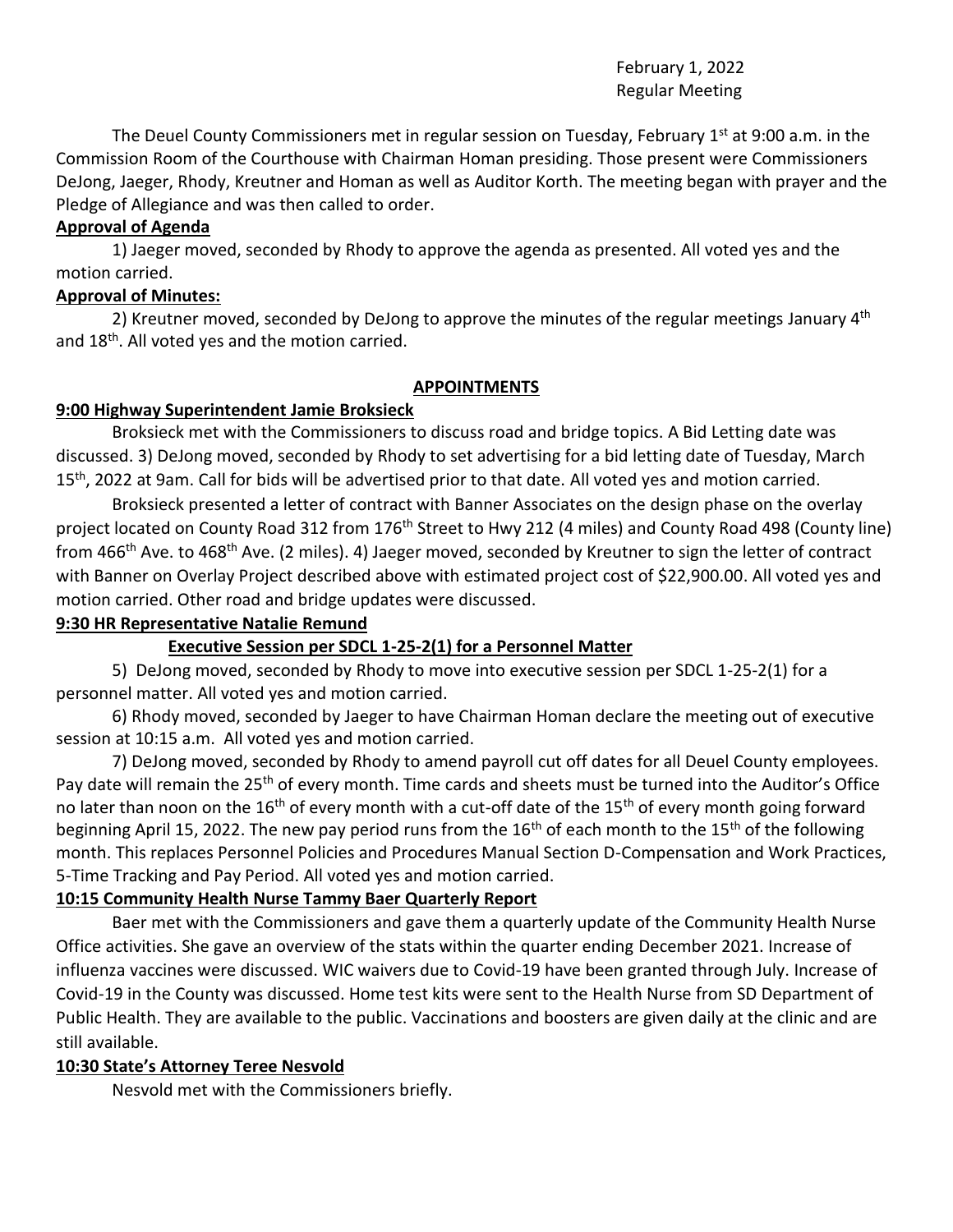#### **UNFINISHED BUSINESS**

There was no unfinished business this meeting.

#### **NEW BUSINESS**

# **Countertop Overlay Project for Courthouse Offices; Courthouse Windows; 2023 CPI; Deuel County Housing & Redevelopment Commission Resolution 22-02; Election/Welfare Salary**

A remodel has been done in the Clerk of Courts Office within the Courthouse using a State grant for security glass. As the project has progressed it has become apparent that the countertop needs updating. Clerk of Courts Sandy Reichling obtained a quote for an overlay of the existing countertop as not to disturb the integrity of the historical counter that is in place. The Clerk of Courts Office obtained a quote from RNC Cabinets. It was discussed that all second floor offices (Register of Deeds, Auditor and Treasurer) also obtain a quote to upgrade the countertops to be the same as to provide uniformity and update the look of the offices. These final amounts will be ready by next meeting.

Discussion was held on the Courthouse windows that were recently replaced within the last 18 months. Some of the third floor windows are not keeping frost and cold out and a large window on second floor has cracked. The contractor will be contacted about warranties and repairs.

Auditor Korth stated that she had received the Consumer Price Index for 2022 taxes payable 2023 from the Department of Revenue. The CPI to be used for taxes payable in 2023 is 3.0%. The index factor is the percent a taxing district may increase the taxes payable in the following year (SDCL 10-13-35). Total amount of increase is the CPI and growth. Accurate growth numbers will not be available until the Auditor receives the growth of utilities on the fourth Monday in August. All taxing districts within the county will be notified of the index factor.

Election and Welfare Salary was discussed but no decision made and was tabled until next meeting.

8) Jaeger moved, seconded by Kreutner to approve the Deuel County Housing & Redevelopment Commission Resolution 22-02 Chairman's Certificate of Appointment of Commissioners of the Deuel County Housing & Redevelopment Commission. All voted yes and motion carried.

### **RESOLUTION #22-02**

### **CHAIRMAN'S CERTIFICATE OF APPOINTMENT OF COMMISSIONERS OF THE DEUEL COUNTY HOUSING AND REDEVELOPMENT COMMISSION**

Pursuant to South Dakota Codified Law 11-7-12 and by virtue of my office as Chairman, I hereby appoint five (5) persons hereinafter named to serve as Commissioners of the Deuel County Housing and Redevelopment Commission and to serve until their term is expired appearing after their names, respectively from the date of this certificate. Term expiration can result in reappointment.

Rachel Pfaffendorf – 1/31/2023

Sandy Koenecke – 1/31/2023

Russell Hamann – 1/31/2027

Gary DeJong – 1/31/2027

Jennifer Mewherter – 1/31/2027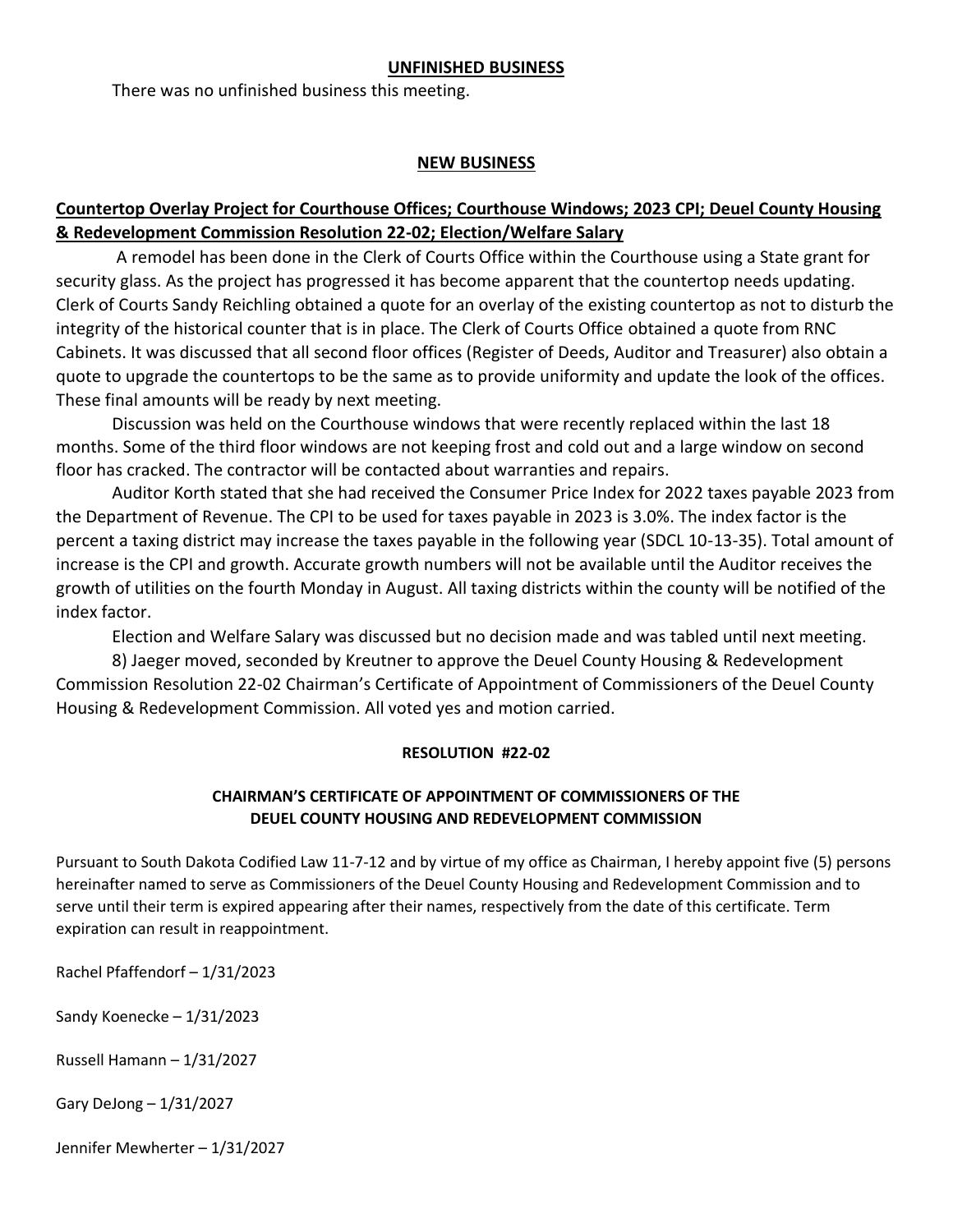The preceding Board of Commissioners of the Deuel County Housing and Redevelopment Commission hereby renew and abdicate all authority to the Brookings County Housing and Redevelopment Commission accepting all financial reports and independent audit reports of the Brookings County Housing and Redevelopment Commission of Brookings, South Dakota.

IN TESTIMONY WHEREOF, I HAVE HEREUNTO SIGNED MY NAME AS Chairman of the Deuel County Board of Commissioners, in Clear Lake, South Dakota, this 1<sup>st</sup> day of February, 2022.

| Motion by<br>appointments. | , second by                         | to approve Chairman's |
|----------------------------|-------------------------------------|-----------------------|
| Voting aye:                |                                     |                       |
| Voting nay:                |                                     |                       |
| Motion carried.            | Dated February 1, 2022              |                       |
|                            | DEUEL COUNTY BOARD OF COMMISSIONERS |                       |
|                            | By:                                 |                       |

Chairman

ATTEST:

Mary Korth, County Auditor

\_\_\_\_\_\_\_\_\_\_\_\_\_\_\_\_\_\_\_\_\_\_\_\_\_\_

#### **APPROVAL OF WARRANTS:**

 9) Jaeger moved, seconded by Kreutner to approve all warrants as presented and those paid early to avoid service charge. All voted yes and the motion carried. *Warrants To:* A&B Business Solutions 282.13 Supplies, A-Ox Welding Supply Company In 156.88 Supplies/Rental, Appeara 501.64 Rental, At&T Mobility 240.24 Utilities, Auto Value Parts Store 217.84 Supplies/Repair, Banner Associates Inc 10862.85 Eng. Fees, Bjerke Sanitation 305.00 Garbage, Bratland Law 932.80 Caa, Butler Machinery Co 11.64 Repair, C & B Powersports, Llc 327.09 Tax Acct, Cartney Bearing & Supply Co 23.62 Repair, Credit Collections Bureau 69.70 Co Lien, Century Link 373.14 Utilities, Certified Language Internation 24.75 Services, Cl Building Center & Rental 18.00 Services, Clear Lake Building Center 28.48 Supplies/Tool, Codington County Auditor 944.35 Prisoner Care/Supplies, Cole's Petroleum Products, Inc 22025.01 Fuel, Cowboy Country Stores 40.46 Supplies,